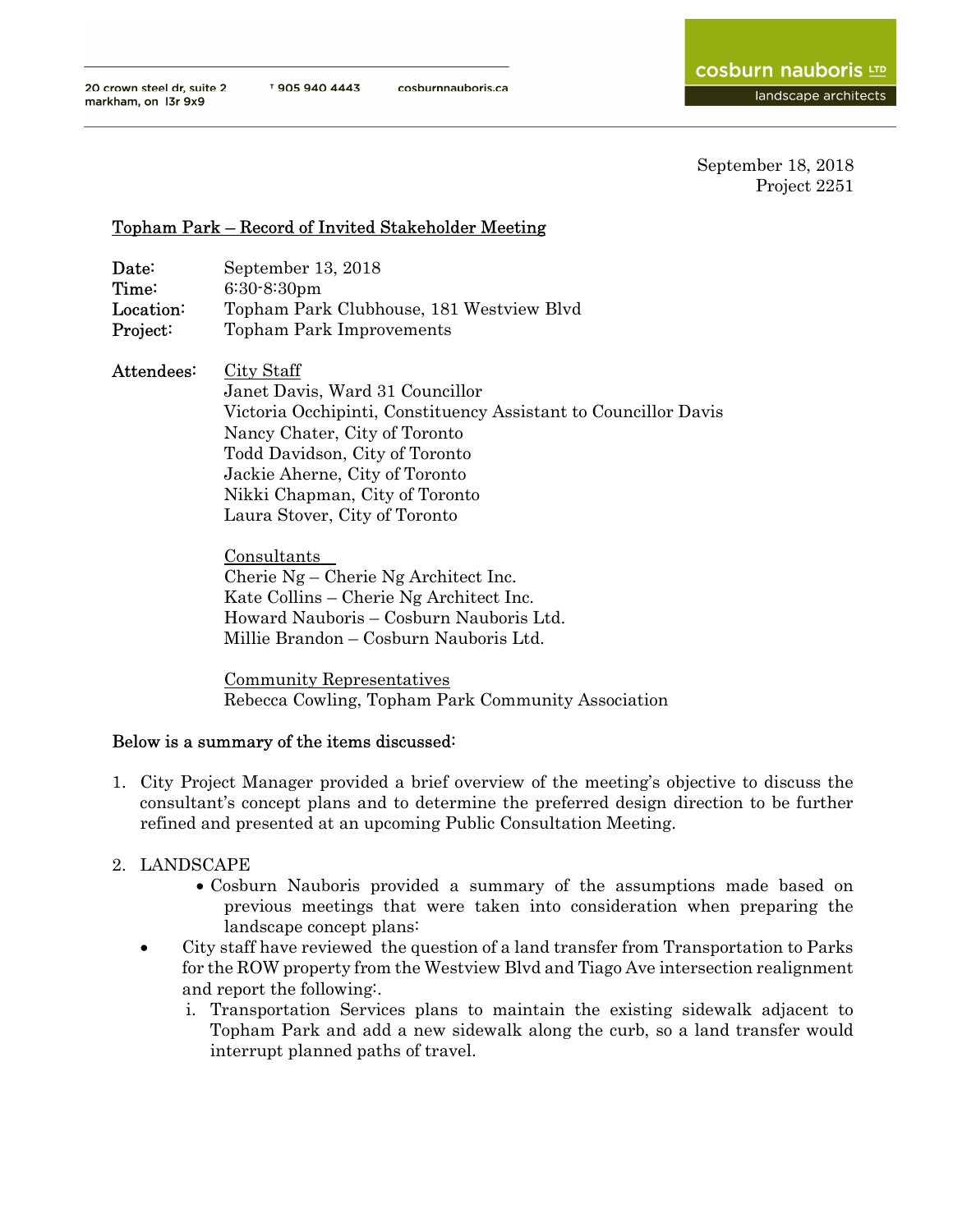- ii. City staff have determined that there is not enough value in the additional property to justify the property acquisition and process of environmental testing and Record of Site Condition etc. required to transfer from roadway to parks use.
- iii. Councillor and community representative present noted that the soft landscape area between the existing and proposed sidewalks would be undesirable if it were not adequately maintained.
- iv. City staff and Landscape Architect noted that a more appealing treatment for this boulevard can be further explored through streetscape design, and not with the Park Masterplan
- v. Councillor Davis requested more discussion on the idea of a land transfer.
- Due to budget constraints and the very good condition of the existing concrete curb at the playground, it will remain
- Existing sand play will be removed to allow for a larger play structure
- Separate junior and senior play structures will be proposed to add more play value for children of all ages and will support the current direction of City play grounds
- The existing walkways around the playground are not an accessible width; the unit pavers and wood edging will be removed and replaced with poured concrete paving i. New walkways will meet AODA requirements
- The existing wading pool will be converted to a splash pad
	- i. Upgrading the wading pool to meet current City of Toronto standards will use the entire splash pad/wading pool budget and the resulting play value would remain the same
	- ii. Leaving the existing wading pool as-is and adding splash pad elements would not be feasible, as the two elements currently share the same basin and drain which poses safety issues when the drain is blocked and the basin fills without wading pool staff present. This condition has been reported to City staff numerous times at Topham. For this reason, the current City standard is to separate the two uses
	- iii. Removing the existing wading pool and implementing a splash pad would be the most efficient use of the budget and provide enhanced play value and extended use hours and days (May to September)
	- iv. Community representative noted that the wading pool conversion to a splash pad was discussed with other residents after the last stakeholder meeting, and they were in support of this approach
- At Parks Operations staff request, the existing asphalt access road will be extended further toward the baseball diamond to improve the maintenance access and provide a formalized and accessible path to the snack bar from the splash pad
- All concepts proposed have been designed with the intent to preserve all existing trees within the park
- The two planters south of the clubhouse will be preserved and refinished (if required) to preserve the large existing trees
- 3. Cosburn Nauboris gave a brief overview of Landscape Concept #1
	- The theme of Concept #1 is "Woodland Meadow"
	- Park master plan is developed with organic lines and proposed features are nature inspired.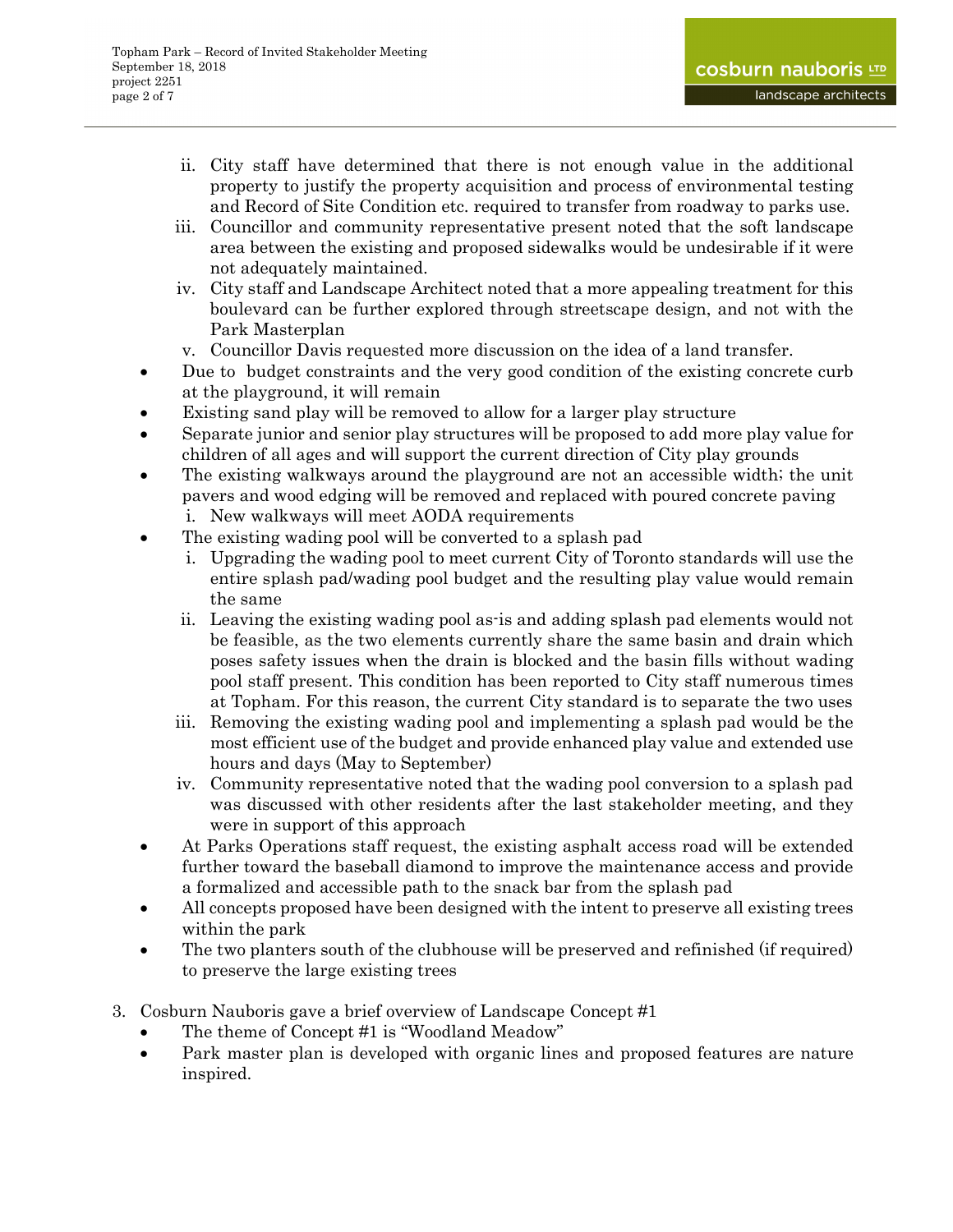- The two wood planters in front of the Clubhouse entrance will be removed and replaced with one large planter with seatwalls and low maintenance planting
	- i. The removal of the existing planters will allow for clear sightlines to the clubhouse entrance and create a larger gathering space for community events
	- ii. Trees will be planted in the planters to provide shade for splash pad users
- The decorative metal fence and gate into the playground will be reconfigured to simplify the entry and allow for a larger gathering space
- The existing concrete seatwalls at the splash pad will be removed
- The splash pad will be meadow-themed with river play elements that will separate junior and senior play "zones"
	- i. The proposed river play element is a pre-fabricated ground-level play element that includes a pump, bridges, gates, etc. along channels the encourages splash pad users to experiment with features to control the water flow
	- ii. Community Representative and Councillor were in support of the river play element and noted that it would be a popular element for the community
- Community representative asked for clarification on the splash pad surface and suggested the use of rubber surfacing
	- i. Cosburn Nauboris confirmed that the splash pad surfacing would be poured concrete, with a textured finish to provide slip resistance
	- ii. City Project Manager noted that poured concrete paving is the city standard and that rubber surfacing is typically only a thin layer on top of concrete at splash pads and does not provide additional protection for falls and scrapes
	- iii. City Staff noted that the longevity of concrete was preferred over the maintenance of rubber surfacing at the splash pad which can become slippery over time, especially if it is in shade
- 4. Cosburn Nauboris gave a brief overview of Landscape Concept #2
	- The theme of Concept #2 is "Solar System and Space Travel"
	- Theme was inspired by the community's early nickname of "Sunshine Valley"
	- The incorporation of the solar system in the splash pad and playground would add an educational element to the play spaces
	- The splash pad would be solar system themed with the sun and planets positioned to scale and relative in size
		- i. The spray elements would be stainless steel with bright coloured spheres
		- ii. The existing concrete seat walls at the wading pool would be preserved to reduce demolition costs and allow for more robust splash pad elements
		- iii. The preserved concrete seat walls will be extended/integrated to raised planters to allow for additional seating and a raised planting bed with trees for shade
	- The area south of the planters in front of the snack bar will be paved to formalize the picnic bench seating area
		- i. Councillor and community stakeholder expressed concern for the loss of "green space"
		- ii. After review of the proposed paved area, it was agreed that paving around the existing planters to allow a firm, dry, and accessible surface for picnic tables would be desirable to eliminate the existing muddy zone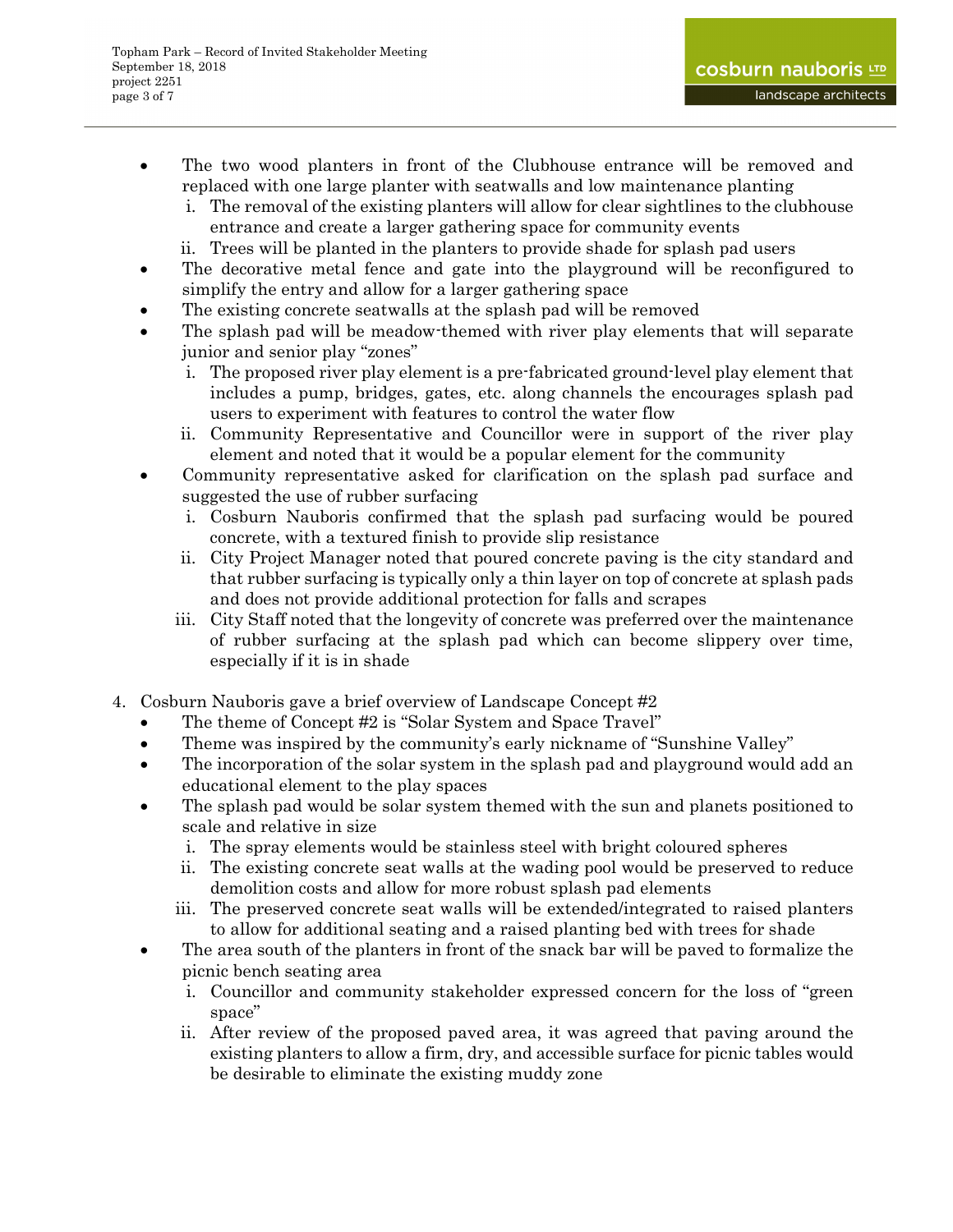- iii. City Staff expressed support for paving and formalizing this area to allow for the possibility of using the space for outdoor programming
- iv. It was noted that width of the path could be reduced to accommodate the picnic benches and to meet minimum AODA walkway width requirements, i.e. paving should be reduced where feasible
- 5. CLUBHOUSE
	- The comments from the previous meetings were reviewed and included by Cherie Ng Architect Inc. in the development of the two clubhouse renovation options presented at the meeting.
	- Other explored options included relocating the snack bar and the mechanical room elsewhere in the building, however these options were not found to be functional or budget conscious. The presented options had the mechanical/electrical room and snack bar remaining in their current locations.
- 6. Cherie Ng Architect provided a brief overview of the factors that informed the architectural design:
	- The clubhouse renovation scope of work is as follows:
		- i. 60% State of Good Repair
		- ii. 10% Accessibility Upgrades (which is part of SGR mandate)
		- iii. 30% Building Improvements
	- The options provided are intended to maximize the use of the clubhouse for community programs particularly during the 10 months of the year when it is not in use by the softball club (baseball club season is late April to end of June).
- 7. Cherie Ng Architect provided a brief overview of what is included in both Clubhouse Renovation Options:
	- The exterior door adjacent to the playground and the exterior door facing the baseball diamond have been shifted to allow for a primary north-south corridor/axis that will allow for open views between the playground and the baseball diamonds.
	- A new exterior door is provided in Community Room 'A' adjacent to the community servery for delivery access.
	- Both options provide accessible automatic door operators at all main entrance doors including all Community Room 'A' exterior doors.
	- Both options provide a universal washroom with automatic door operators; the doors to the men's and women's washrooms do not have automatic door operators.
		- i. All washrooms have access from inside and outside the clubhouse, all doors are lockable with keys and not just thumb turns.
	- New large lower windows are proposed throughout to allow for improved sightlines and ventilation. These large lower windows are located in Community Room 'A', Community Room 'B', the reception area, and the main corridor.
	- The existing upper windows will be replaced to improve energy efficient; some windows will be operable for natural ventilation.
	- A reception area with lockable storage is proposed for visual connections and building supervision.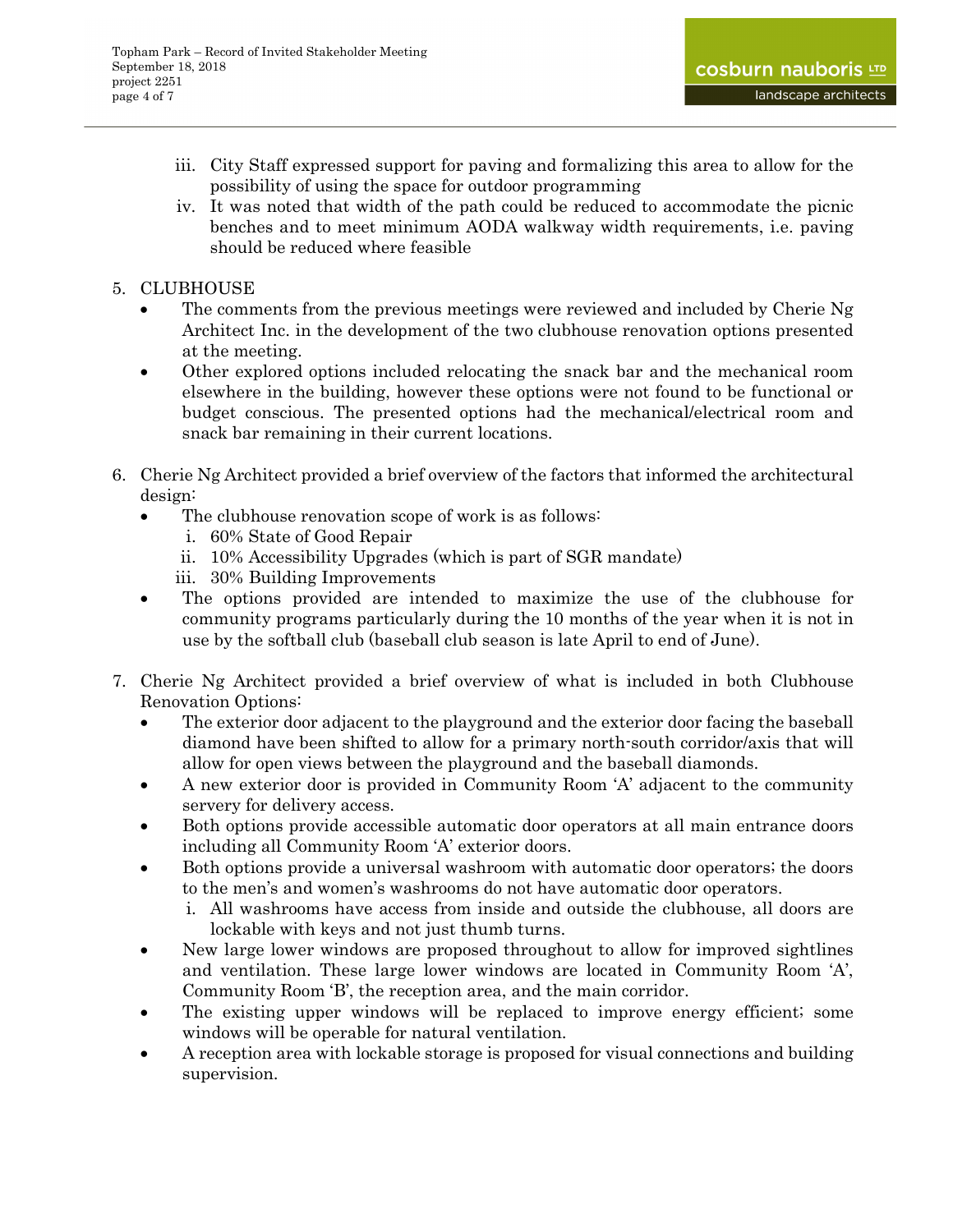- A mop closet with a mop sink and emergency eye wash station has been provided off of the main corridor.
- Sinks are proposed in Community Rooms 'A' and 'B' for recreation programming use.
- Millwork storage along the west elevation is proposed in Community Room 'A' for additional storage.
- The existing snack bar and pantry has been consolidated into one large community servery.
- A roll-up overhead door in the wall between the snack bar and Community Room 'A' allows for the possibility of using the servery for recreation programs such as cooking programs.
- All current fridges and freezers used by the baseball association have been placed in each of the proposed building configurations.
- 8. Clubhouse Renovation Option #1:
	- A large storage room next to the mechanical room directly accessible from Community Room 'A'.
	- The main reception area includes two storage closets.
	- Large Community Room 'B'.
- 9. Clubhouse Renovation Option #2:
	- Community Room 'A' is larger and includes a flexible folding partition that can separate the room into two separate uses
		- i. Architect noted that room divider will also have a door that will allow for access from main Community Room 'A' to the main corridor and washrooms.
	- The main reception area includes one storage closet.
	- Community Room 'B' is smaller in this option to accommodate a storage room behind the main reception area.

10. General topics of discussion relating to both architectural designs:

- City staff suggested the reduction of the mechanical/electrical room footprint based on the reduced footprint of proposed energy efficient mechanical equipment
	- i. Architect confirmed that this could be feasible depending on where the connections in the floor are located.
- City staff suggested the addition of air condition units to the clubhouse to the renovation scope of work; architect to explore options and related costs
- City staff expressed concern with the unwelcome over-use of the automatic door button to the universal bathroom
	- i. Architect confirmed that there will be a lock button/switch at the electrical panel that can control the push button operation.
	- ii. City staff suggested placing the switch high (out of reach) so that it cannot be tampered with; staff noted that the switch has been turned on by park users at other park locations and has resulted in damage to the motor
	- iii. Architect to explore relocating the switch elsewhere to prevent unauthorized use.
- Community representative suggested combining the mop closet with the mechanical/electrical room to maximize space for recreational use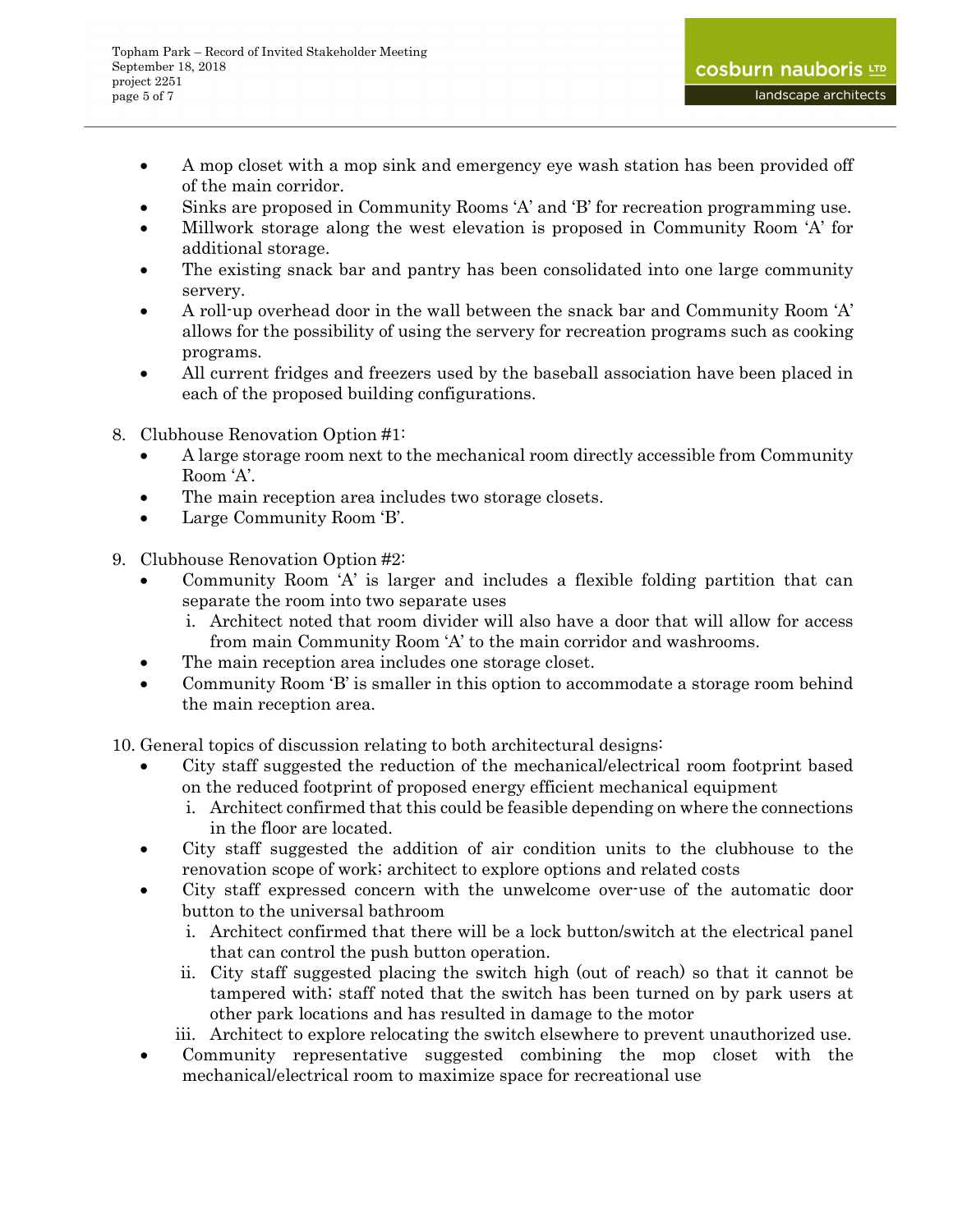- i. City staff noted that the two uses need to be separated for Health and Safety reasons
- City staff noted a second door into Community Room 'B' from the corridor is desirable
- City staff noted a window opening from the reception area into Community Room 'B' is desirable for security

 Community representative asked about an energy efficient roof, such as white or green roof.. Councillor asked whether the size of the clubhouse is within the guidelines for City of Toronto Green Roof Standards. Architect will confirm. [Following the meeting architect confirmed that the building is smaller than the minimum size within the standards.] Architect noted that white roofs are more expensive than regular 2 ply roofs and don't meet budget and also reduce heat gain in winter when it is desirable; she noted that green roofs require structural support and are expensive to install and maintain, so neither option is suitable for this project.

- Community representative asked if there could be materials storage for natural rink in the clubhouse:
	- i. City staff noted that exterior storage can be explored to be provide for the storage of boards, hoses, etc. but that is beyond the scope of this project;
	- ii. Community representative noted that access to a water connection is currently difficult for flooding the rink
	- iii. Staff expressed concern about the location of the natural rink on the baseball diamond due to the damage to the infrastructure and suggested that a water truck is the most viable way to flood a rink;
	- iv. It was agreed that City staff will set up a separate meeting to discuss the community initiative of a natural rink, which is beyond the scope of this project to address.
- 11. General Conclusions:
	- The preferred landscape concept is Option 1
	- The preferred clubhouse renovation plan is Option 1

12. Next Steps

- Consultants to further refine preferred concepts f for presentation to the community
- The public consultation meeting will present two landscape options and one building renovation plan.
- The public meeting will be scheduled for November
- Possible locations would be Topham Park Clubhouse, East York Civic Centre. Westview Church was ruled out as it is non-accessible.

Please report any errors or omissions to the author immediately.